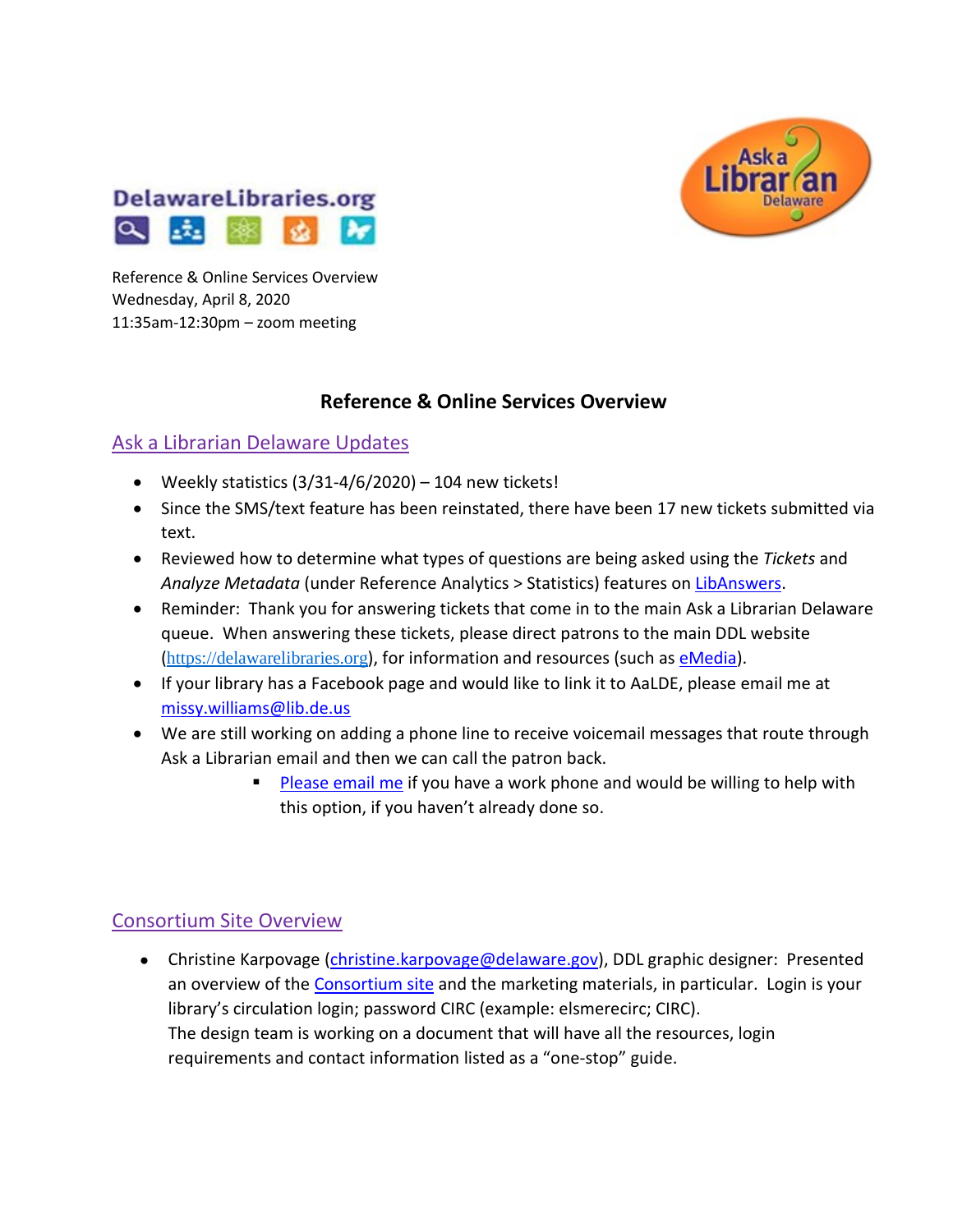## Small Business COVID-19 Programs

• Janet Wurtzel (Janet. Wurtzel@lib.de.us), DDL Micro Business Consultant[/Inspiration Space:](https://lib.de.us/is/) Discussed small business COVID-19 programs and the Business & Entrepreneurship LibGuide. [https://guides.lib.de.us/business.](https://guides.lib.de.us/business) Also discussed where to find information on unemployment resources from the Jobseekers LibGuide [\(https://guides.lib.de.us/jobs\)](https://guides.lib.de.us/jobs) and the Delaware Department of Labor website [\(https://dol.delaware.gov/\)](https://dol.delaware.gov/)

## Other Updates & Open Mic

- Alta shared that DE Libraries is working with several of the larger programming Partners to create zoom programming. Looking at what programs make the most sense for this time period. University of DE co-operative extension and Money School (DCRAC) are working with us on this programming. They will facilitate the zoom programs through their accounts and run the registration. They will share with us the statistics and involve us in the programming. We are looking at doing the same thing with our larger business partners-Janet is also looking at different ideas for programming. We are doing this to make things easier for all of us and make the Calendar and our marketing more cohesive. Please share with any ideas you have [\(alta.porterfield@lib.de.us\)](mailto:alta.porterfield@lib.de.us).
- Annie responded to a question regarding DDL obtaining more zoom licenses. We are in the process of adding 2 more paid licensed accounts to share with libraries and partners. We still need to sort out the details for these shared accounts. Please emai[l zoom@lib.de.us](mailto:zoom@lib.de.us) if your library does not already have a zoom account and will need to use one. In addition, Annie raised concerns about libraries competing for virtual time and would like for library patrons to be able to join any of the virtual programs, so it's more important than ever to use a combined/shared calendar to keep track of these events.
- Rose thanked everyone who has participated in testing the Enterprise test site yesterday and submitting the survey. She also reminded everyone of the Google spreadsheet with information regarding library closures during this time [\(https://tinyurl.com/DLC-C19\)](https://tinyurl.com/DLC-C19) If you have any changes or updates regarding your library for this document, please email the [helpdesk.](mailto:helpdesk@lib.de.us)
- OverDrive donated a health collection composed of 35 titles (mostly children's). They appear on the opening page of our [OverDrive website](https://delaware.overdrive.com/) (scroll down past the Big Library Read).